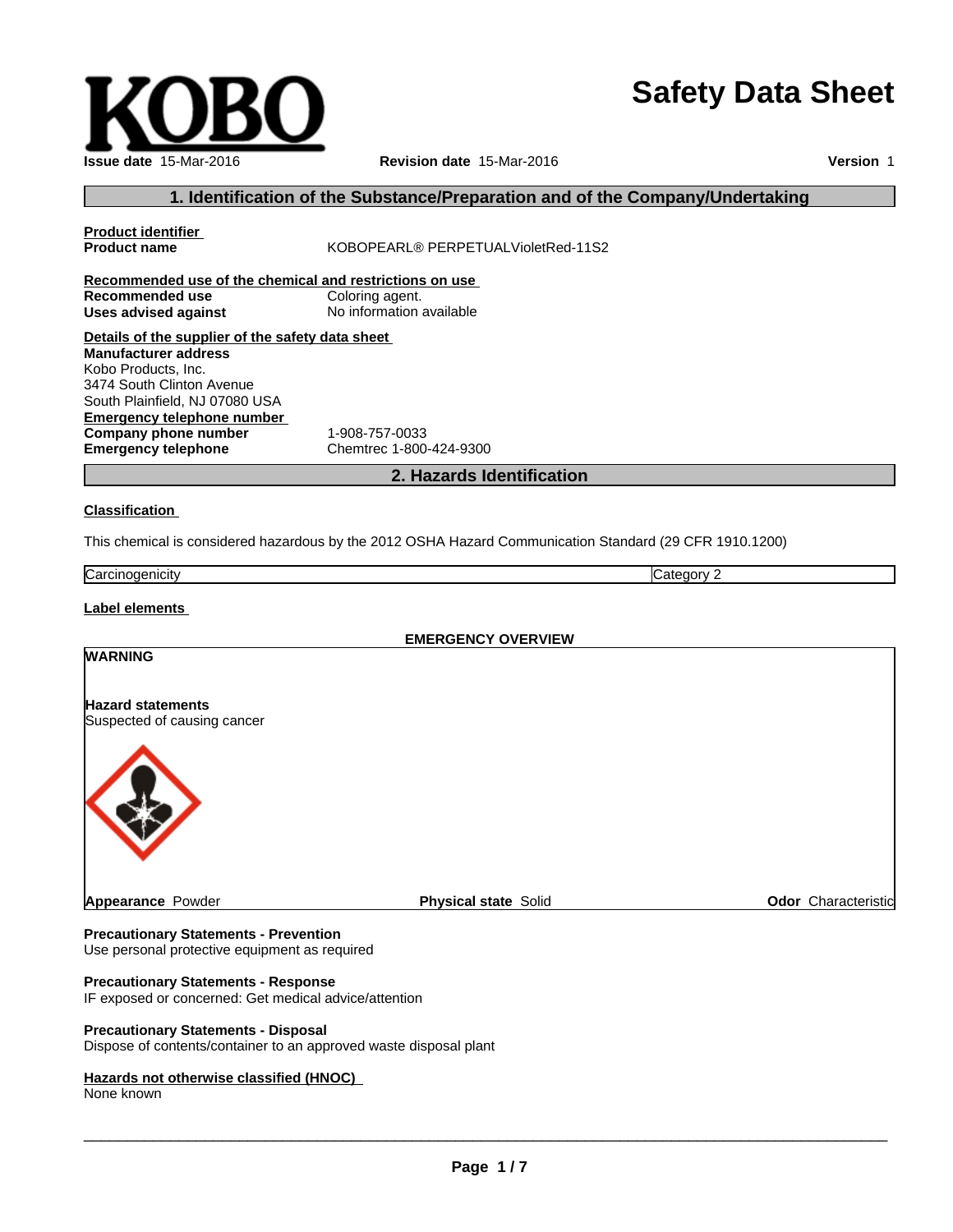## **Other Information**

No information available

# **3. Composition/information on Ingredients**

| <b>Chemical Name</b>      | <b>CAS No</b> | Weight-%    |
|---------------------------|---------------|-------------|
| Synthetic Fluorphlogopite | 12003-38-2    | 61.5-70.5   |
| Silica                    | 7631-86-9     | 15.5-21.5   |
| <b>Titanium Dioxide</b>   | 13463-67-7    | 10.0-15.5   |
| Triethoxycaprylylsilane   | 2943-75-1     | $1.0 - 3.0$ |

| 4. First aid measures                                                                |                                                                                                            |  |  |  |
|--------------------------------------------------------------------------------------|------------------------------------------------------------------------------------------------------------|--|--|--|
| <b>First aid measures</b>                                                            |                                                                                                            |  |  |  |
| <b>General advice</b>                                                                | If symptoms persist, call a physician.                                                                     |  |  |  |
| Eye contact                                                                          | Rinse immediately with plenty of water, also under the eyelids, for at least 15 minutes.                   |  |  |  |
| <b>Skin contact</b>                                                                  | Wash off immediately with soap and plenty of water while removing all contaminated<br>clothes and shoes.   |  |  |  |
| <b>Inhalation</b>                                                                    | Remove to fresh air. If breathing is irregular or stopped, administer artificial respiration.              |  |  |  |
| Ingestion                                                                            | If swallowed, do not induce vomiting: seek medical advice immediately and show this<br>container or label. |  |  |  |
| Self-protection of the first aider<br>Use personal protective equipment as required. |                                                                                                            |  |  |  |
| Most important symptoms and effects, both acute and delayed                          |                                                                                                            |  |  |  |
| <b>Symptoms</b>                                                                      | No known effects under normal use conditions.                                                              |  |  |  |
|                                                                                      | Indication of any immediate medical attention and special treatment needed                                 |  |  |  |
| Note to physicians                                                                   | Effects of exposure (inhalation, ingestion or skin contact) to substance may be delayed.                   |  |  |  |

# **5. Fire-fighting measures**

### **Suitable extinguishing media**

Use extinguishing measures that are appropriate to local circumstances and the surrounding environment.

**Unsuitable extinguishing media** No information available.

#### **Specific hazards arising from the chemical** None in particular.

**Explosion data Sensitivity to mechanical impact** None. **Sensitivity to static discharge** None.

# **Protective equipment and precautions for firefighters**

Use personal protective equipment as required.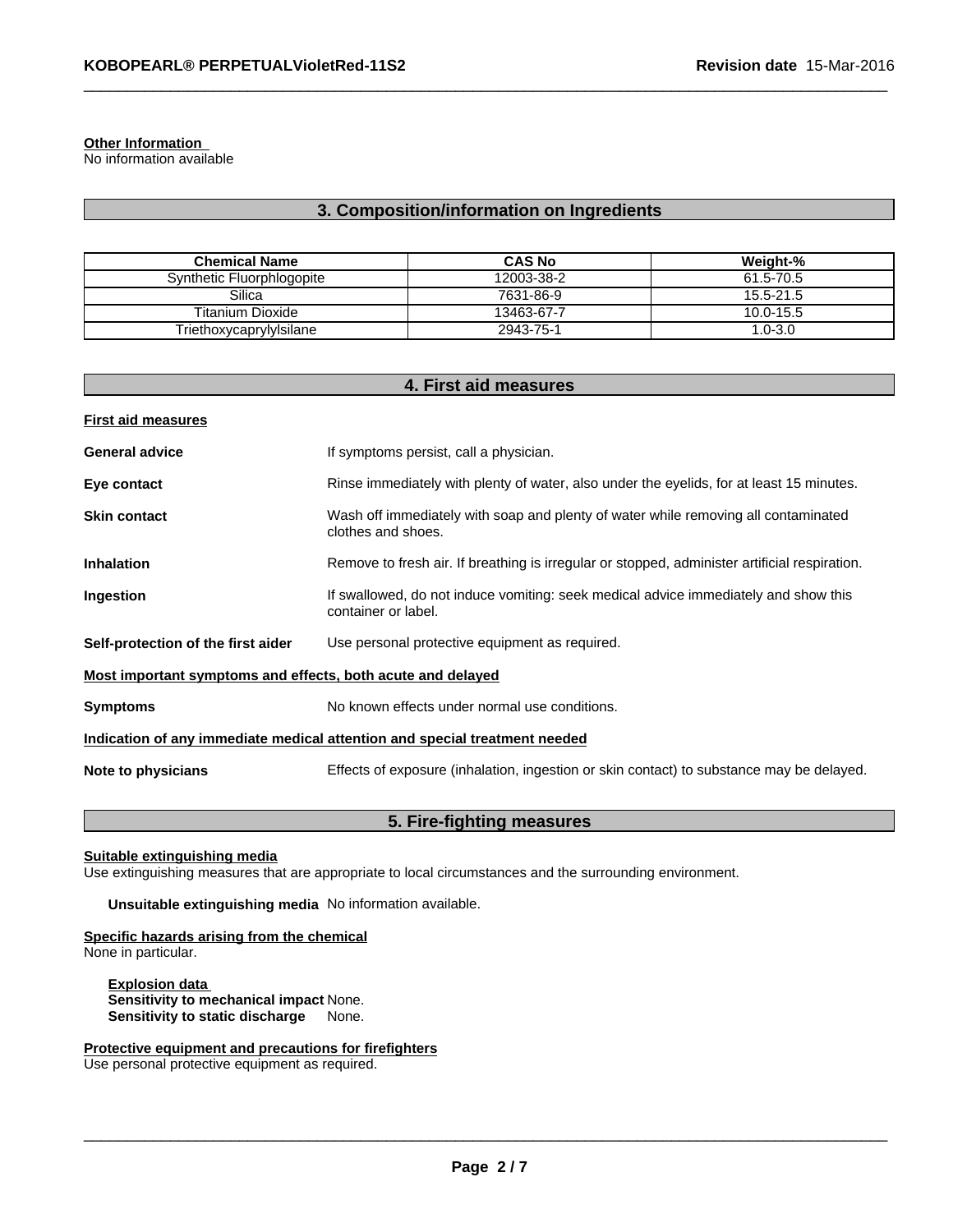# **6. Accidental release measures Personal precautions, protective equipment and emergency procedures**

| <b>Personal precautions</b>                          | Use personal protective equipment as required. Avoid contact with eyes and skin. Wash<br>thoroughly after handling. |
|------------------------------------------------------|---------------------------------------------------------------------------------------------------------------------|
| For emergency responders                             | Use personal protective equipment as required.                                                                      |
| <b>Environmental precautions</b>                     | Collect spillage. Do not allow into any sewer, on the ground or into any body of water.                             |
| Methods and material for containment and cleaning up |                                                                                                                     |
| <b>Methods for containment</b>                       | Prevent further leakage or spillage if safe to do so.                                                               |
| Methods for cleaning up                              | Avoid creating dust. Sweep up and shovel into suitable containers for disposal.                                     |
| <b>Prevention of secondary hazards</b>               | Clean contaminated objects and areas thoroughly observing environmental regulations.                                |

| <b>Precautions for safe handling</b>                         |                                                                                                                      |
|--------------------------------------------------------------|----------------------------------------------------------------------------------------------------------------------|
| Advice on safe handling                                      | Use personal protective equipment as required. Use only in well-ventilated areas. Wash<br>thoroughly after handling. |
| Conditions for safe storage, including any incompatibilities |                                                                                                                      |
| <b>Storage conditions</b>                                    | Keep container tightly closed in a dry and well-ventilated place. Store at ambient conditions.                       |
| Incompatible materials                                       | Strong oxidizing agents. Strong acids.                                                                               |

**7. Handling and Storage**

# **8. Exposure Controls/Personal Protection**

# **Control parameters**

## **Exposure guidelines**

| <b>Chemical Name</b> | <b>ACGIH TLV</b>         | <b>OSHA PEL</b>                          | <b>NIOSH IDLH</b>           |
|----------------------|--------------------------|------------------------------------------|-----------------------------|
| Silica               |                          |                                          | IDLH: $3000 \text{ mg/m}^3$ |
| 7631-86-9            |                          |                                          | TWA: 6 $ma/m3$              |
| Titanium Dioxide     | TWA: $10 \text{ mg/m}^3$ | TWA: 15 $mg/m3$ total dust               | IDLH: $5000 \text{ mg/m}^3$ |
| 13463-67-7           |                          | (vacated) TWA: $10 \text{ mg/m}^3$ total |                             |
|                      |                          | dust                                     |                             |

# **Appropriate engineering controls**

**Engineering controls** Ensure adequate ventilation, especially in confined areas.

# **Individual protection measures, such as personal protective equipment**

| <b>Eye/face protection</b>     | Wear safety glasses with side shields (or goggles).                                                                |
|--------------------------------|--------------------------------------------------------------------------------------------------------------------|
| Skin and body protection       | Wear protective gloves and protective clothing.                                                                    |
| <b>Respiratory protection</b>  | In case of insufficient ventilation, wear suitable respiratory equipment.                                          |
| General hygiene considerations | Handle in accordance with good industrial hygiene and safety practice. Wash contaminated<br>clothing before reuse. |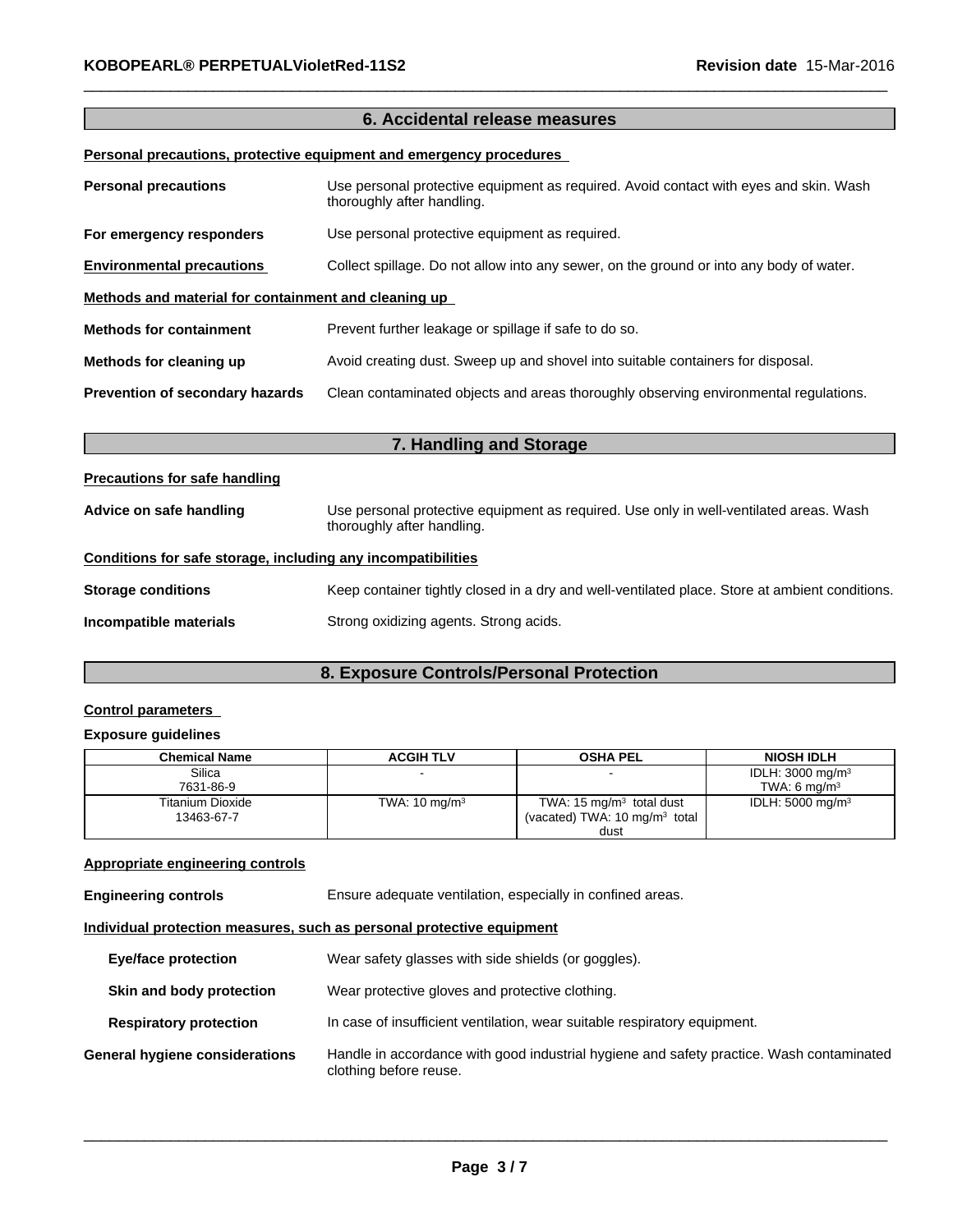# **9. Physical and Chemical Properties**

# **Information on basic physical and chemical properties**

| <b>Physical state</b>            | Solid                      |                          |                          |
|----------------------------------|----------------------------|--------------------------|--------------------------|
| Appearance                       | Powder                     | Odor                     | Characteristic           |
| Color                            | <b>White To Violet Red</b> | <b>Odor threshold</b>    | No information available |
|                                  |                            |                          |                          |
| <b>Property</b>                  | Values                     | <b>Remarks</b> •         |                          |
| рH                               |                            | No information available |                          |
| Melting point / freezing point   | $>1000$ °C                 |                          |                          |
| Boiling point / boiling range    |                            | No information available |                          |
| <b>Flash point</b>               |                            | No information available |                          |
| <b>Evaporation rate</b>          |                            | No information available |                          |
| Flammability (solid, gas)        |                            | No information available |                          |
| <b>Flammability limit in air</b> |                            |                          |                          |
| <b>Upper flammability limit</b>  |                            | No information available |                          |
| Lower flammability limit         |                            | No information available |                          |
| Vapor pressure                   |                            | No information available |                          |
| Vapor density                    |                            | No information available |                          |
| <b>Specific gravity</b>          |                            | No information available |                          |
| <b>Water solubility</b>          | Insoluble in water         |                          |                          |
| Solubility in other solvents     |                            | No information available |                          |
| <b>Partition coefficient</b>     |                            | No information available |                          |
| <b>Autoignition temperature</b>  |                            | No information available |                          |
| <b>Decomposition temperature</b> |                            | No information available |                          |
| <b>Kinematic viscosity</b>       |                            | No information available |                          |
| <b>Dynamic viscosity</b>         |                            | No information available |                          |
| <b>Explosive properties</b>      |                            | No information available |                          |
| <b>Oxidizing properties</b>      |                            | No information available |                          |
| <b>Other Information</b>         |                            |                          |                          |
| Softening point                  | No information available   |                          |                          |
| <b>Molecular weight</b>          | No information available   |                          |                          |
| VOC content (%)                  | No information available   |                          |                          |
| <b>Density</b>                   | No information available   |                          |                          |
| <b>Bulk density</b>              | No information available   |                          |                          |
|                                  |                            |                          |                          |

# **10. Stability and Reactivity**

#### **Reactivity** No data available

**Chemical stability** Stable under normal conditions.

# **Possibility of hazardous reactions**

None under normal processing.

Hazardous polymerization Hazardous polymerization does not occur.

#### **Conditions to avoid** None known.

**Incompatible materials** Strong oxidizing agents. Strong acids.

#### **Hazardous decomposition products**

None under normal use conditions.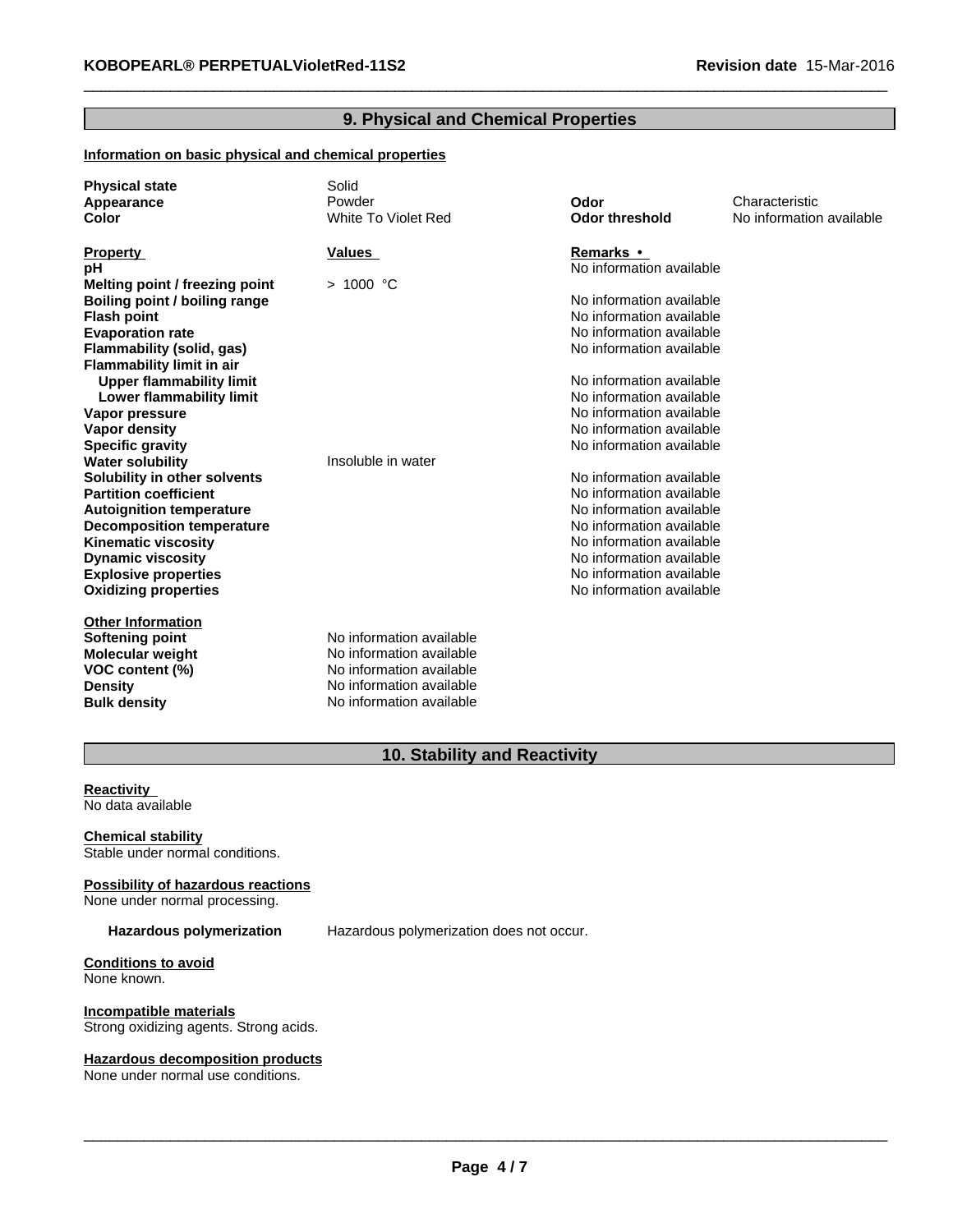# **11. Toxicological Information**

# **Information on likely routes of exposure Product information**

| <b>Inhalation</b>   | No data available. |
|---------------------|--------------------|
| Eye contact         | No data available. |
| <b>Skin contact</b> | No data available. |
| Ingestion           | No data available. |

#### **Component information**

| <b>Chemical Name</b>    | Oral LD50                | <b>Dermal LD50</b>      | <b>Inhalation LC50</b> |
|-------------------------|--------------------------|-------------------------|------------------------|
| Silica                  | > 5000 mg/kg (Rat)       | > 2000 mg/kg (Rabbit)   | > 2.2 mg/L (Rat) 1 h   |
| 7631-86-9               |                          |                         |                        |
| Titanium Dioxide        | $> 10000$ mg/kg (Rat)    |                         |                        |
| 13463-67-7              |                          |                         |                        |
| Triethoxycaprylylsilane | $= 10060 \mu L/kg$ (Rat) | $=$ 5910 µL/kg (Rabbit) |                        |
| 2943-75-1               |                          |                         |                        |

#### **Information on toxicological effects**

**Symptoms** No information available.

## **Delayed and immediate effects as well as chronic effects from short and long-term exposure**

**Skin corrosion/irritation** No information available. **Serious eye damage/eye irritation** No information available. **Irritation** No information available. **Corrosivity Corrosivity** No information available.<br> **Sensitization** No information available. No information available.<br>No information available. **Germ cell mutagenicity<br>Carcinogenicity** This product contains one or more substances which are classified by IARC as carcinogenic to humans (Group I), probably carcinogenic to humans (Group 2A) or possibly carcinogenic to humans (Group 2B).

| <b>Chemical Name</b> | <b>\CGIH</b> | <b>IARC</b>    | .<br>. | ∩ເ⊔າ<br>אחט∪ |
|----------------------|--------------|----------------|--------|--------------|
| Titanium Dioxide     |              | റ⊏<br>Group 2B |        |              |
| 13463-67-7           |              |                |        |              |

*IARC (International Agency for Research on Cancer)*

*Group 2B - Possibly Carcinogenic to Humans*

*OSHA (Occupational Safety and Health Administration of the US Department of Labor)*

*X - Present*

**STOT - single exposure** No information available.<br>**STOT - repeated exposure** No information available. **STOT - repeated exposure<br>Aspiration hazard** 

**Reproductive toxicity** No information available.<br> **STOT - single exposure** No information available. **No information available.** 

# **12. Ecological Information**

#### **Ecotoxicity**

| <b>Chemical Name</b> | Algae/aguatic plants                | Fish                                        | Crustacea                             |
|----------------------|-------------------------------------|---------------------------------------------|---------------------------------------|
| Silica               | 440<br>$\sim$<br>udokirchneriella   | 96.<br>5000<br>hvdanio rerio mɑ/L<br>3rach\ | 7600.<br>48 h<br>. Ceriodaphnia dubia |
| 7021<br>1-86-9<br>ື  | ະດະເ<br>subcapitata mg/L<br>76 G.V. | $\mathbf{a} = \mathbf{a}$<br>statio<br>∟∪∪∪ | $-0.00$<br>ma<br>ㄴ ㄴㄴい                |

#### **Persistence and degradability**

No information available.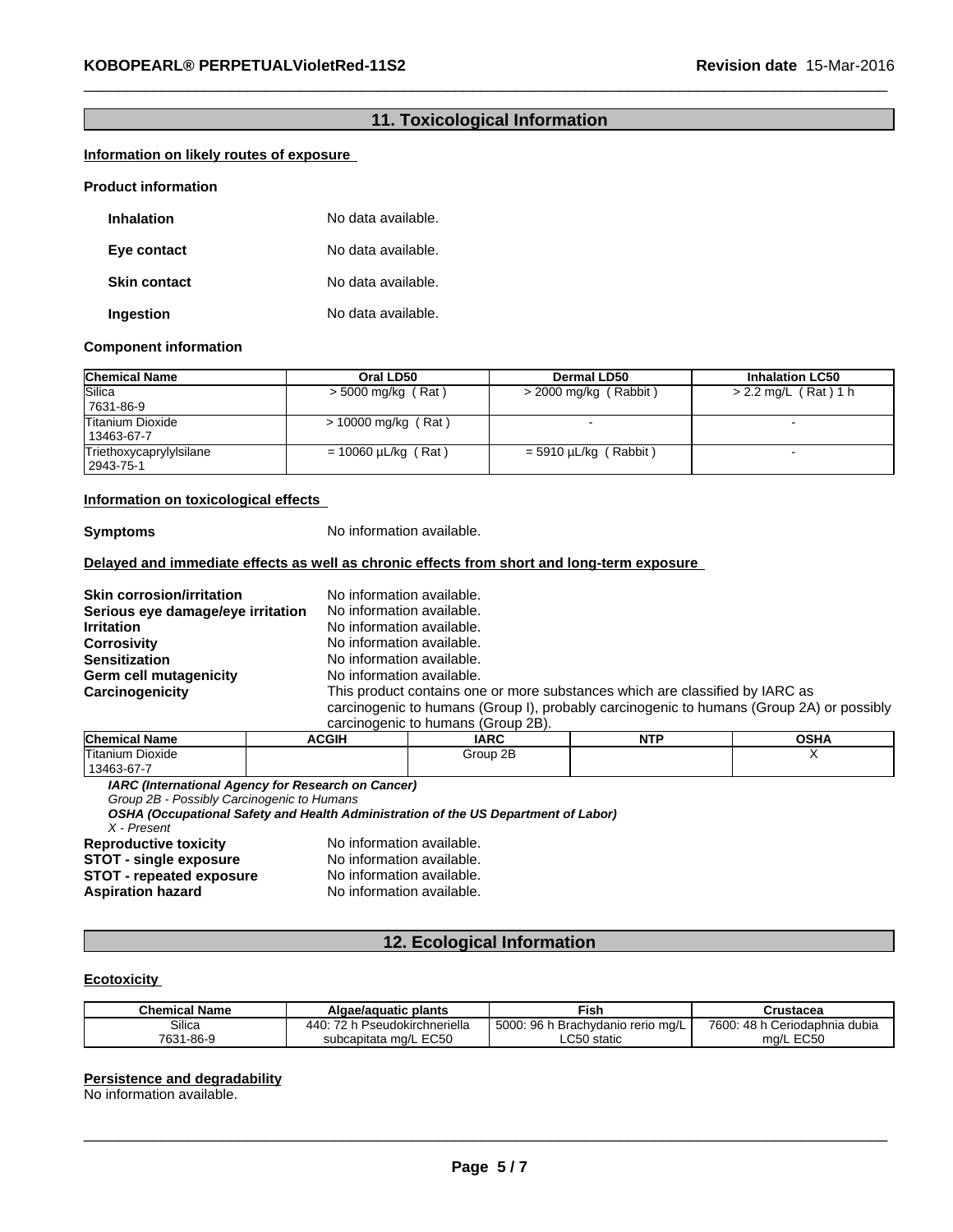#### **Bioaccumulation**

No information available.

| Other adverse effects         | No information available                                                                               |
|-------------------------------|--------------------------------------------------------------------------------------------------------|
|                               | <b>13. Disposal Considerations</b>                                                                     |
| Waste treatment methods       |                                                                                                        |
| <b>Disposal of wastes</b>     | Disposal should be in accordance with applicable regional, national and local laws and<br>regulations. |
| <b>Contaminated packaging</b> | Disposal should be in accordance with applicable regional, national and local laws and<br>regulations. |

| <b>14. Transport Information</b> |               |  |  |  |
|----------------------------------|---------------|--|--|--|
| <u>DOT</u>                       | Not regulated |  |  |  |
| ICAO (air)                       | Not regulated |  |  |  |
| <b>IATA</b>                      | Not regulated |  |  |  |
| <b>IMDG</b>                      | Not regulated |  |  |  |
| <u>RID</u>                       | Not regulated |  |  |  |
| <u>ADR</u>                       | Not regulated |  |  |  |

# **15. Regulatory information**

| <b>International Inventories</b> |                |
|----------------------------------|----------------|
| <b>TSCA</b>                      | Complies       |
| <b>DSL/NDSL</b>                  | Complies       |
| <b>EINECS/ELINCS</b>             | Complies       |
| <b>ENCS</b>                      | Not Determined |
| <b>IECSC</b>                     | Complies       |
| <b>KECL</b>                      | Complies       |
| <b>PICCS</b>                     | Complies       |
| <b>AICS</b>                      | Complies       |

 **Legend:** 

 **TSCA** - United States Toxic Substances Control Act Section 8(b) Inventory

 **DSL/NDSL** - Canadian Domestic Substances List/Non-Domestic Substances List

 **EINECS/ELINCS** - European Inventory of Existing Chemical Substances/European List of Notified Chemical Substances

 **ENCS** - Japan Existing and New Chemical Substances

 **IECSC** - China Inventory of Existing Chemical Substances

 **KECL** - Korean Existing and Evaluated Chemical Substances

 **PICCS** - Philippines Inventory of Chemicals and Chemical Substances

 **AICS** - Australian Inventory of Chemical Substances

# **US Federal Regulations**

# **SARA 313**

Section 313 of Title III of the Superfund Amendments and Reauthorization Act of 1986 (SARA). This product does not contain any chemicals which are subject to the reporting requirements of the Act and Title 40 of the Code of Federal Regulations, Part 372